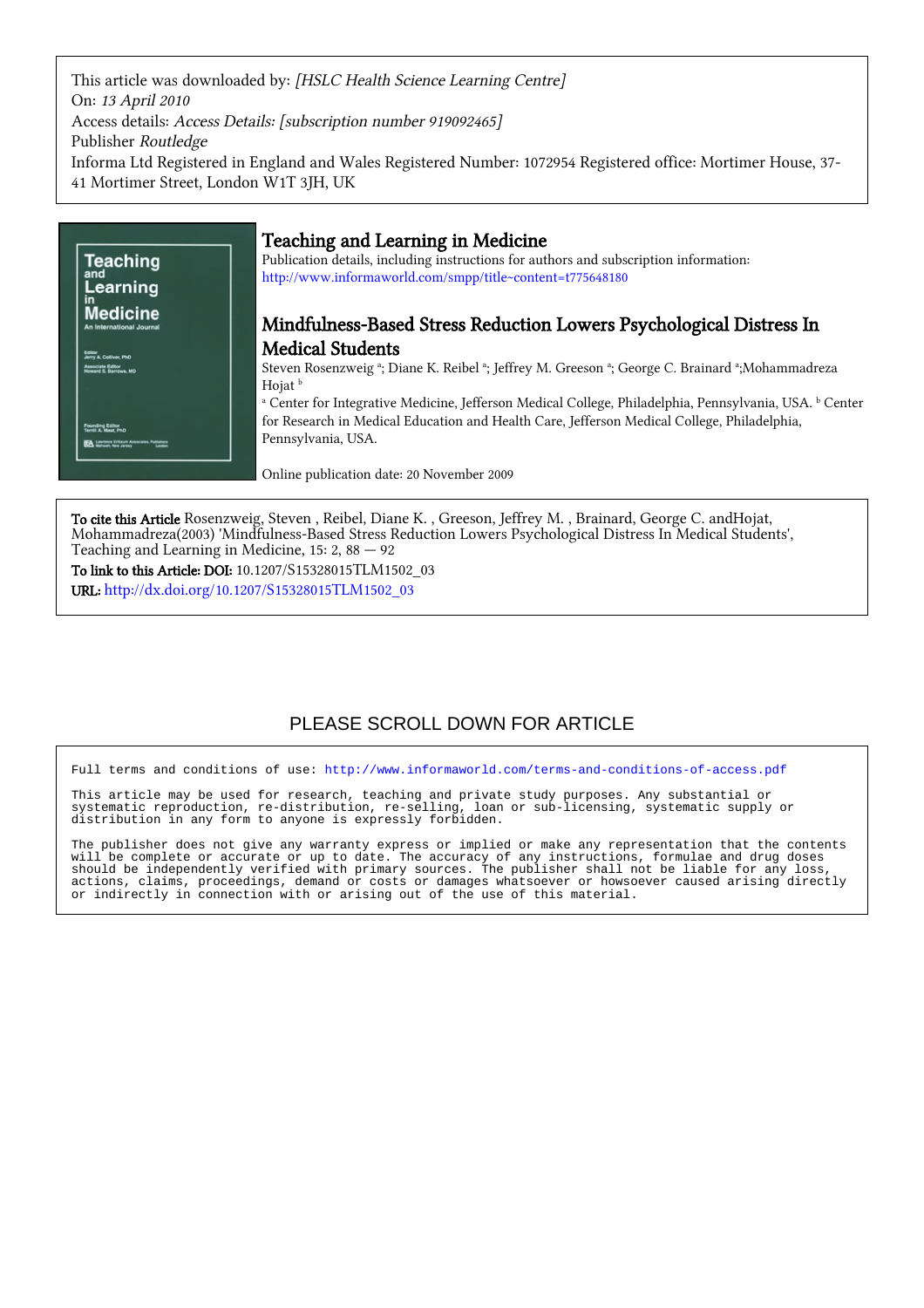# **Mindfulness-Based Stress Reduction Lowers Psychological Distress In Medical Students**

**Steven Rosenzweig, Diane K. Reibel, Jeffrey M. Greeson, and George C. Brainard**

*Center for Integrative Medicine Jefferson Medical College Philadelphia, Pennsylvania, USA*

## **Mohammadreza Hojat**

*Center for Research in Medical Education and Health Care Jefferson Medical College Philadelphia, Pennsylvania, USA*

*Background: Medical students confront significant academic, psychosocial, and existential stressors throughout their training. Mindfulness-based stress reduction (MBSR) is an educational intervention designed to improve coping skills and reduce emotional distress.*

*Purpose: The purpose of this study was to examine the effectiveness of the MBSR intervention in a prospective, nonrandomized, cohort-controlled study.*

*Methods: Second-year students (n = 140) elected to participate in a 10-week MBSR seminar. Controls (n = 162) participated in a didactic seminar on complementary medicine. Profile of Mood States (POMS) was administered preintervention and postintervention.*

*Results:Baseline total mood disturbance (TMD) was greater in the MBSR group compared with controls (38.7 ±33.3 vs. 28.0 ±31.2; p < .01). Despite this initial difference, the MBSR group scored significantly lower in TMD at the completion of the intervention period (31.8 ±33.8 vs. 38.6 ±32.8; p < .05). Significant effects were also observed on Tension–Anxiety, Confusion–Bewilderment, Fatigue–Inertia, and Vigor–Activity subscales.*

*Conclusion: MBSR may be an effective stress management intervention for medical students.*

Teaching and Learning in Medicine,  $15(2)$ ,  $88-92$  Copyright © 2003 by Lawrence Erlbaum Associates, Inc.

The stresses of medical training are substantial. The ability to deal with a high degree of stress is a career-long necessity, impacting on personal wellness and the capacity to provide professional and compassionate patient care. Medical students contend with a range of personal stressors from their very first day.<sup>1-3</sup> They confront academic stressors, working to master increasing quantities of information in limited periods of time. Medical students are subjected to new social stressors as they undergo professionalization; sacrifice time spent with loved ones; acquire sizable financial debt; and even face sexual harassment, racism, or professional abuse.4,5 Finally, students encounter powerful existential stressors as they meet the profound issues of human suffering and mortality. These academic, psychosocial, and existential stressors may lead to depression and suicide, anxiety, substance abuse and other pathological coping styles, damaged interpersonal relationships, ethical erosion, deidealization, and destabilized concepts of self and world. $6-11$ 

Mindfulness-based stress reduction (MBSR) has been shown to be an effective intervention for a range of populations<sup>12–15</sup> including medical students.<sup>16</sup> Mindfulness refers to nonjudgmental awareness of moment-to-moment experience. Through mindfulness practice, a person intentionally pays full attention to whatever is occurring in the present moment without judging it. Mindfulness practice cultivates concentration and insight, as well as physiologic relaxation. MBSR is an educational, group intervention that teaches a range of formal and informal mindfulness practices.17

## **Purpose**

The purpose of this study was to implement an MBSR intervention for 2nd-year medical students and measure its impact on the psychological well being of participants compared with a control group.

Correspondence may be sent to Steven Rosenzweig, M.D, Center for Integrative Medicine, Thomas Jefferson University, 1015 Chestnut Street, Suite 820, Philadelphia, PA 19107. E-mail: steven.rosenzweig@mail.tju.edu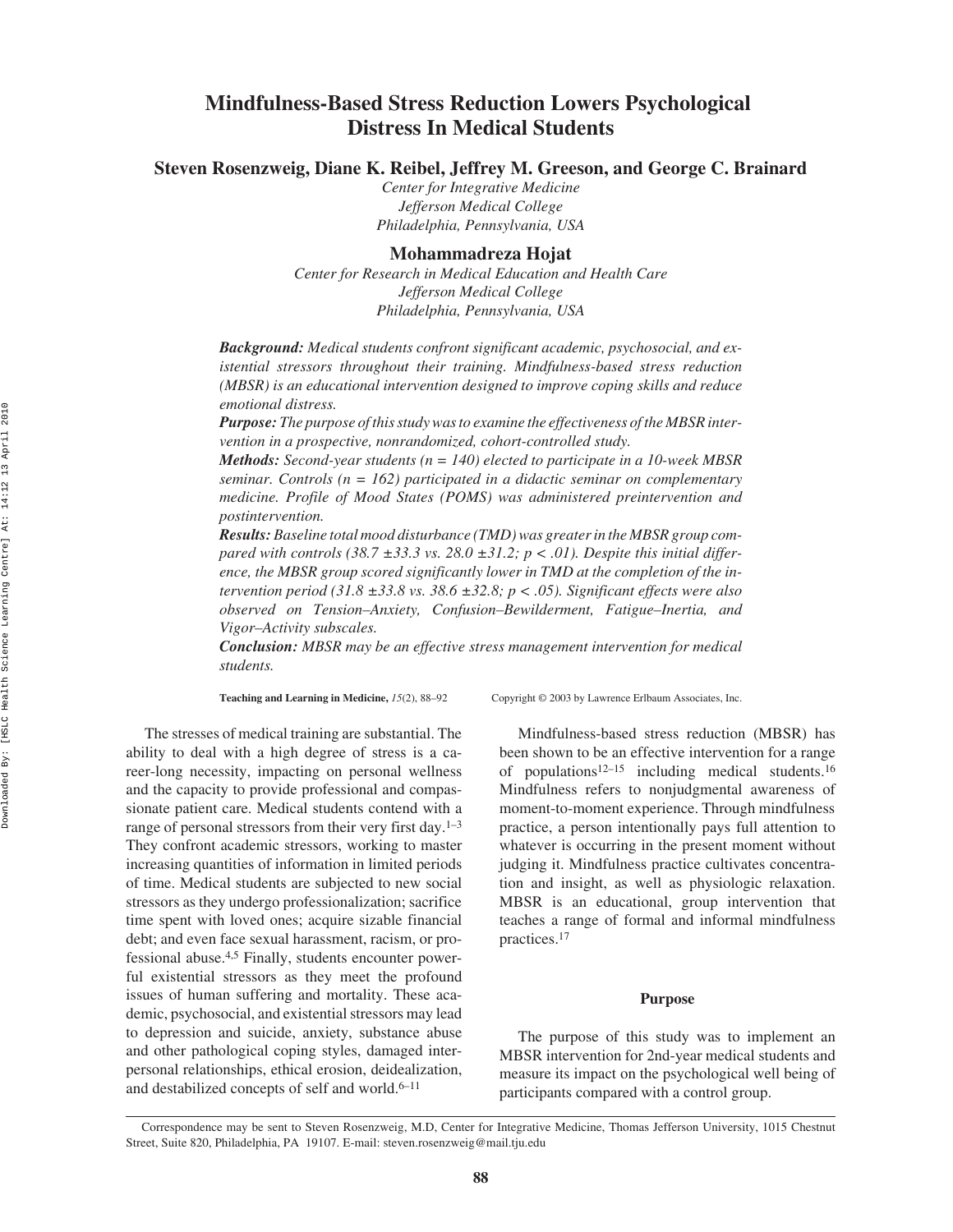#### **Methods**

This was a prospective, nonrandomized, controlled trial. The study was approved by the institutional review board and verbal informed consent was obtained from all participants. All 2nd-year students at Jefferson Medical College during the years 1996 to 2000 were eligible to participate in a MBSR program, offered as one choice among approximately 10 elective seminars. Seminars were comprised of 10 weekly sessions, each providing 90 min of contact time.

During the MBSR course, a variety of mindfulness meditation practices were taught, including body scan, breath awareness, mindful stretching (Hatha Yoga), eating meditation, walking meditation, and guided imagery (mountain/lake meditations). Participants received an audiocassette for daily meditation practice and were expected to practice 20 min of formal meditation daily, 6 days per week.

Students in the control group participated in a seminar that surveyed complementary and alternative medicine. This course consisted of didactic sessions, demonstrations, group discussions, and brief student presentations. Although the topic of personal wellness is raised throughout the course, students are only introduced to mind–body techniques but not formally trained in them.

Three hundred two 2nd-year medical students participated in the study between fall 1996 and fall 2000. One hundred forty students received MBSR training, and 162 students served as parallel cohort controls. The average number of students who participated in MBSR in a given year (40) represented approximately 18% of the entire 2nd-year medical student class. All study participants were in generally good health; however, neither physical nor mental health status was confirmed by formal examination.

The Profile of Mood States (POMS) was administered to all participants at the beginning and end of the seminar. This instrument is a factor analytically derived inventory that measures six identifiable mood or affective states: Tension–Anxiety, Depression–Dejection, Anger–Hostility, Vigor–Activity, Fatigue–Inertia, and Confusion–Bewilderment.18 In addition to these six subscale scores, a total mood disturbance (TMD) score may be obtained from the POMS as a single, global measure of affective state by summing the scores across all six factors, weighting Vigor negatively. The POMS is sensitive to changes in mood as a result of therapeutic intervention or experimental manipulation. It has been validated in numerous study populations and exhibits good internal consistency (0.84 for Confusion to 0.95 for Depression) and test–retest reliability (0.65 for Vigor to 0.74 for Depression).18

#### **Statistical Analysis**

Multivariate analysis of variance (MANOVA) for repeated measure design was used to examine pretest–posttest changes in the MBSR and control groups on all six POMS subscales simultaneously, to control for experimental-wise error. The TMD scores were not included in the MANOVA. Univariate analysis of variance (ANOVA) was used to detect significance of changes on TMD and also for examining within-group differences in the POMS subscale scores. Effect size estimates also were calculated using standardized mean pretest–posttest differences in MBSR and control groups to examine the clinical significance of observed changes.<sup>19</sup>

#### **Results**

## **Effectiveness of Participation in the MBSR Program**

Repeated measures MANOVA, in which the POMS subscale scores were the dependent variables and group status (MBSR, control) was the independent variable, revealed a significant Group  $\times$  Time interaction indicating a difference in preseminar–postseminar changes between the two groups ( $p < .01$ ). Based on this finding, univariate ANOVAs were performed to test for Group × Time interaction effects on each individual POMS subscale. The *p* values for the interaction effect in two-way ANOVAs (for repeated measure design) reported in Table 1 indicate that the observed preseminar–postseminar changes between the MBSR and the control groups were statistically significant not only for the TMD scores ( $p < .0001$ ), but also for the Tension–Anxiety (*p* < .0001), Vigor–Activity (*p* < .0001), Fatigue–Inertia (*p* = .0006), and Confusion–Bewilderment  $(p = .02)$  subscales.

## **Pretest–Posttest Differences Within Groups**

As shown in Table 1, univariate ANOVAs revealed decreases on the Tension–Anxiety  $(d = -0.23, p = .009)$ and Confusion–Bewilderment  $(d = -.24, p = .009)$ subscales across the 10-week observation period in the MBSR group, whereas a statistically significant increase was found on the Vigor–Activity subscale (*d* = .25,  $p = .006$ ). TMD scores decreased by about seven points in the MBSR group  $(d = -.18, p = .05)$ .

A different pattern of findings emerged in the control group. Postseminar scores revealed elevated Tension–Anxiety ( $d = .28$ ,  $p = .0008$ ), Fatigue–Inertia ( $d =$ .49, *p* < .0001), and TMD (*d* = .30, *p* = .0003), with a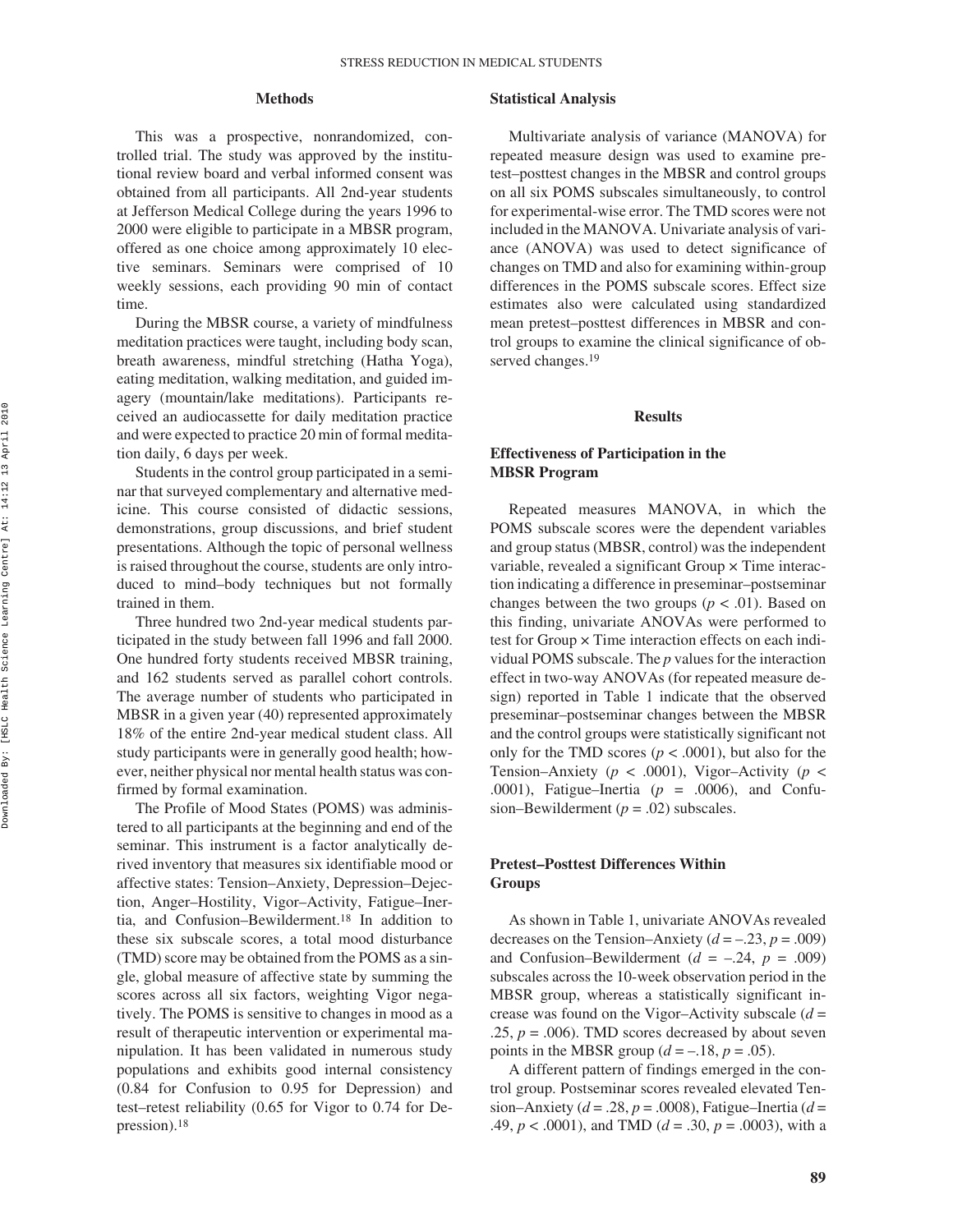| <b>POMS Scales</b>            | <b>MBSR</b> Group <sup>a</sup> |                 |         |             | Control Group <sup>b</sup> |                 |         |             |                                      |
|-------------------------------|--------------------------------|-----------------|---------|-------------|----------------------------|-----------------|---------|-------------|--------------------------------------|
|                               | Pre                            | Post            | $d^c$   | $p^{\rm d}$ | Pre                        | Post            | $d^c$   | $p^{\rm d}$ | <b>Interaction</b><br>p <sup>e</sup> |
| Tension-Anxiety               | $14.5 \pm 7.2$                 | $12.4 \pm 7.0$  | $-0.23$ | 0.009       | $11.3 \pm 6.3$             | $13.4\pm 6.9$   | 0.28    | 0.0008      | < 0.0001                             |
| Vigor-Activity                | $14.8 \pm 5.8$                 | $16.3 \pm 5.6$  | 0.25    | 0.006       | $17.4 \pm 5.6$             | $14.2 \pm 5.6$  | $-0.47$ | 0.0001      | < 0.0001                             |
| Fatigue–Inertia               | $10.2 \pm 6.3$                 | $10.6 \pm 6.2$  | 0.06    | 0.50        | $8.4 \pm 5.3$              | $11.8 \pm 6.2$  | 0.49    | 0.0001      | 0.0006                               |
| Confusion–Bewilderment        | $10.0 \pm 5.6$                 | $9.3 + 4.8$     | $-0.24$ | 0.009       | $9.1 + 4.7$                | $9.3 + 4.8$     | 0.05    | 0.52        | 0.02                                 |
| Depression–Dejection          | $10.4 \pm 10.0$                | $8.8 \pm 9.0$   | $-0.15$ | 0.09        | $8.8 + 9.0$                | $9.5 \pm 8.6$   | 0.07    | 0.37        | 0.06                                 |
| Anger-Hostility               | $8.5 \pm 6.8$                  | $7.8 \pm 7.3$   | $-0.08$ | 0.38        | $7.8 \pm 7.8$              | $8.9 \pm 8.1$   | 0.12    | 0.13        | 0.09                                 |
| <b>Total Mood Disturbance</b> | $38.7 \pm 33.3$                | $31.8 \pm 33.8$ | $-0.18$ | 0.05        | $28.0 \pm 31.2$            | $38.6 \pm 32.8$ | 0.30    | 0.0003      | < 0.0001                             |

**Table 1.** *Pretest and Posttest Total and Subscale Scores (Mean ± SD) on the Profile of Mood States (POMS), and Summary Statistical Results*

*Note:* Multivariate  $F_{(6,270)} = 7.68$ ; Wilks' Lambda = 0.85,  $p < 0.01$ .

 $a_n = 125$ .  $b_n = 152$ . *d* is the effect size estimate (standardized mean difference) for pre-post seminar change scores. *dp* values for obtained mean differences using univariate analysis of variance (ANOVA). *<sup>e</sup>p* values for interaction effects of group by pre-post seminar scores resulted from 2-way ANOVAs for repeated measure design.

concurrent decrease on the Vigor–Activity subscale (*d*  $= -0.47$ ,  $p = 0.0001$ ). Although the effect size estimates are small to moderate in magnitude, these findings nonetheless suggest that participation in the MBSR program improves psychological health, during a period of time in which mood disturbance may otherwise be expected to increase. The striking trend in opposite directions for the MBSR and control groups on the TMD scores is depicted in Figure 1.

At the conclusion of each MBSR seminar, students were asked to complete a course evaluation survey. Evaluations were available for 133 students. One hundred seventeen students (88%) rated mindfulness practice as helpful or very helpful. Ninety-four students (71%) reported being more "mindful" in day-to-day life. Eighty students (60%) rated themselves as more effective in handling stressful situations as a result of the intervention. One hundred thirty (98%) stated that they would recommend the MBSR course to other



**Figure 1.** *Pre- and postintervention mean scores on the Total Mood Disturbance (TMD) scale of the Profile of Mood States (POMS). The MBSR group experienced an 18% decrease in overall psychological distress, whereas the control group experienced a 38% increase during the 10-week observation period (p < .01).*

medical students and that they would refer patients to a similar program.

#### **Conclusions**

A recent review of clinical studies testing stress management interventions for medical trainees identified a range of interventions associated with positive outcomes.20 We chose to study MBSR for several important reasons. First, there is substantial evidence supporting the efficacy of MBSR in reducing anxiety, depression, and somatization while enhancing participants' overall sense of well being.12–16 Second, MBSR teaches a broad skill set of formal and informal techniques that can be readily applied within the course of a typical workday. Third, MBSR provides a supportive group experience that in itself strengthens relationships among participants. Fourth, mindfulness practice has the potential to mitigate the full range of academic, social, and existential stressors experienced by medical students: Rather than being applicable only to particular situations, mindfulness practice informs an individual's response to the full range of experience. Mindfulness is, therefore, relevant throughout the lifetime of the physician and is arguably a core characteristic of clinical practice.21Historically, mindfulness has been a foundation practice of major spiritual traditions and is uniquely suited to support medical professionals as they contend with the existential stressors of suffering and mortality. However, mindfulness practice is unencumbered by any sectarian belief system and is readily taught within a secular, biomedical culture.

Shapiro and colleagues<sup>16</sup> conducted a randomized, wait-list control trial of MBSR in a mixed group of premedical and medical students. No significant differences were found between groups' pretest scores. However, postintervention the MBSR group reported significantly less depression, less anxiety, greater em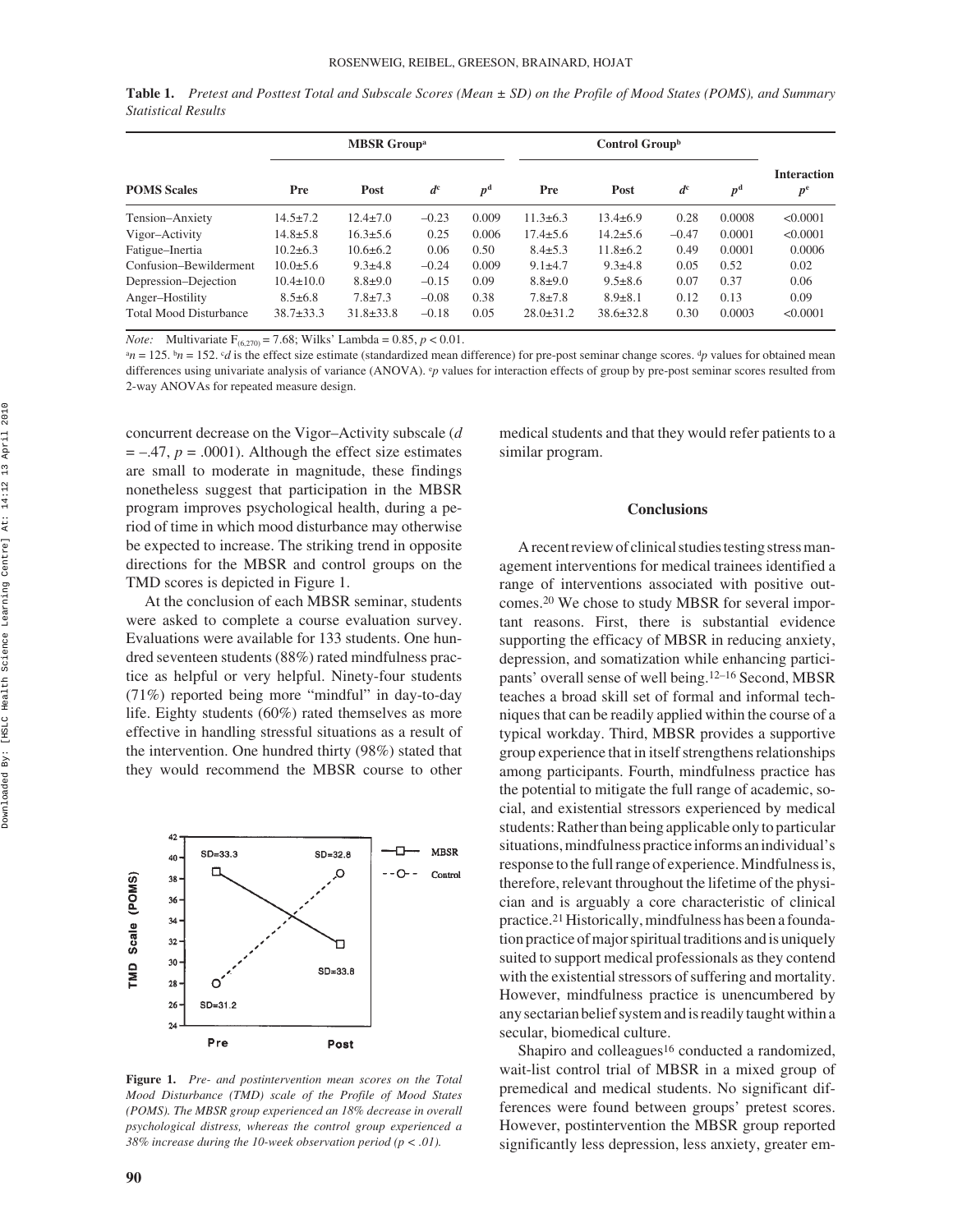pathy, and greater sense of spirituality compared with controls. Our study demonstrates the effectiveness of MBSR in reducing psychological distress in a relatively large, homogeneous study population of medical students. Unlike Shapiro's study, however, group assignment was nonrandomized. This gave rise to a significant difference between intervention and control groups at baseline. Students with greater overall mood disturbance enrolled in the MBSR program. MBSR was successful in reducing mood disturbance in this self-selected population.

A striking, inverse trend in mood change emerged between MBSR and control groups over the course of the study period (Figure 1). Seminars concluded as students approached final examinations, a period of increased stress during which healthy medical students will manifest clinically significant anxiety symptoms.22 Our cohort controls demonstrated a marked increase in TMD scores at this time. In contrast, participants in the MBSR group demonstrated not only significant improvement over baseline scores but had significantly lower, final TMD scores compared with controls. This finding supports Shapiro's<sup>16</sup> study, which showed that the MBSR group demonstrated a stable level of anxiety over time, whereas the control group's anxiety scores increased significantly.

Academic pressures may create a significant barrier to student participation in extracurricular stress reductions programs. Many students believed they would have not surrendered study time to attend an after-hours MBSR program. In this study, MBSR was offered as an optional pathway within the required curriculum structure and, therefore, did not require extra time commitment.

This study is limited by several factors. First, randomization was not employed; thus, there were differences in overall psychological distress between the intervention and control groups at baseline. Second, unlike the MBSR group, the control group did not have a 20-min daily home assignment. Third, neither of the groups may be truly representative of the general medical student population. We chose to use the complementary and alternative medicine seminar as a control group because, among all the seminars offered, it was the most similar in terms of educational content; the control group did learn about mind–body medicine and alternative healing philosophies but did not train in any mind–body practice. Lastly, only a single instrument, the POMS, was used as an outcome measure. MBSR has been shown to effect changes in a wide range of parameters, including a reduction of somatization, bodily pain, improvement in social functioning, increased empathy, and enhanced sense of spirituality.<sup>12–15</sup> Given the range of physical and psychosocial changes that may occur with MBSR practice, it is important that future studies within the medical student population evaluate a broader range of outcomes, including the correlation of stress reduction with academic and clinical performance.

In summary, we reported on a 5-year study of MBSR as a stress management intervention for 2nd-year medical students. Students who self-selected for the MBSR intervention reported greater overall mood disturbance at baseline compared with parallel cohort controls. At the conclusion of the intervention, however, students in the MBSR group reported significant improvement in mood states and reported significantly lower psychological distress compared with controls. We conclude that MBSR may be an effective stress management intervention for medical students.

#### **References**

- 1. Guthrie EA, Black D, Shaw CM, Hamilton J, Creed FH, Tomenson B. Embarking upon a medical career: Psychological morbidity in first year medical students. *Medical Education* 1995;29:337–41.
- 2. Stewart SM, Betson C, Lam CH, Marshall IB, Lee PWH, Wong CM. Predicting stress in first year medical students: A longitudinal study. *Medical Education* 1997;31:163–8.
- 3. Hojat M, Gonnella JS, Erdmann JB, Vogel WH. Medical students' cognitive appraisal of stressful life events as related to personality, physical well-being, and academic performance: A longitudinal study.*Personality and Individual Differences* 2003 (in press).
- 4. Silver HK, Glicken AD. Medical student abuse: Incidence, severity, and significance. *Journal of the American Medical Association* 1990;263:527–32.
- 5. Sheehan KH, Sheehan DV, White K, Leibowitz A, Baldwin DC Jr. A pilot study of medical student "abuse": Student perceptions of mistreatment and misconduct in medical school. *Journal of the American Medical Association* 1990;263:533–7.
- 6. Rosal MC, Ockene IS, Ockene JK, Barrett SV, Ma Y, Herbert JR. A longitudinal study of students' depression at one medical school. *Academic Medicine* 1997;72:542–6.
- 7. Richings JC, Khara GS, McDowell M. Suicide in young doctors. *British Journal of Psychiatry* 1986;149:475–8.
- 8. Cockrell K. An overview of physician impairment. *Indiana Medicine* 1991;84:274–5.
- 9. Dickstein LJ, Stephenson JJ, Hinz LD. Psychiatric impairment in medical students. *Academic Medicine* 1990;65:558–93.
- 10. Feudtner C, Christakis DA, Christakis NA. Do clinical clerks suffer ethical erosion? Students' perceptions of their ethical environment and personal development. *Academic Medicine* 1994;69:670–9.
- 11. Kay J. Traumatic deidealization and the future of medicine. *Journal of the American Medical Association* 1990;263:572–3.
- 12. Reibel DK, Greeson JM, Brainard GS, Rosenzweig S. Mindfulness-based stress reduction and health-related quality of life in a heterogeneous patient population. *General Hospital Psychiatry* 2001;23:183–92.
- 13. Kabat-Zinn J, Lipworth L, Burney R, Sellers W. Four-year follow-up of a meditation-based program for the self-regulation of chronic pain: Treatment outcomes and compliance. *Clinical Journal of Pain* 1986;2:159–73.
- 14. Miller J, Fletcher K, Kabat-Zinn J. Three-year follow-up and clinical implications of a mindfulness-based stress reduction intervention in the treatment of anxiety disorders. *General Hospital Psychiatry* 1995;17:192–200.